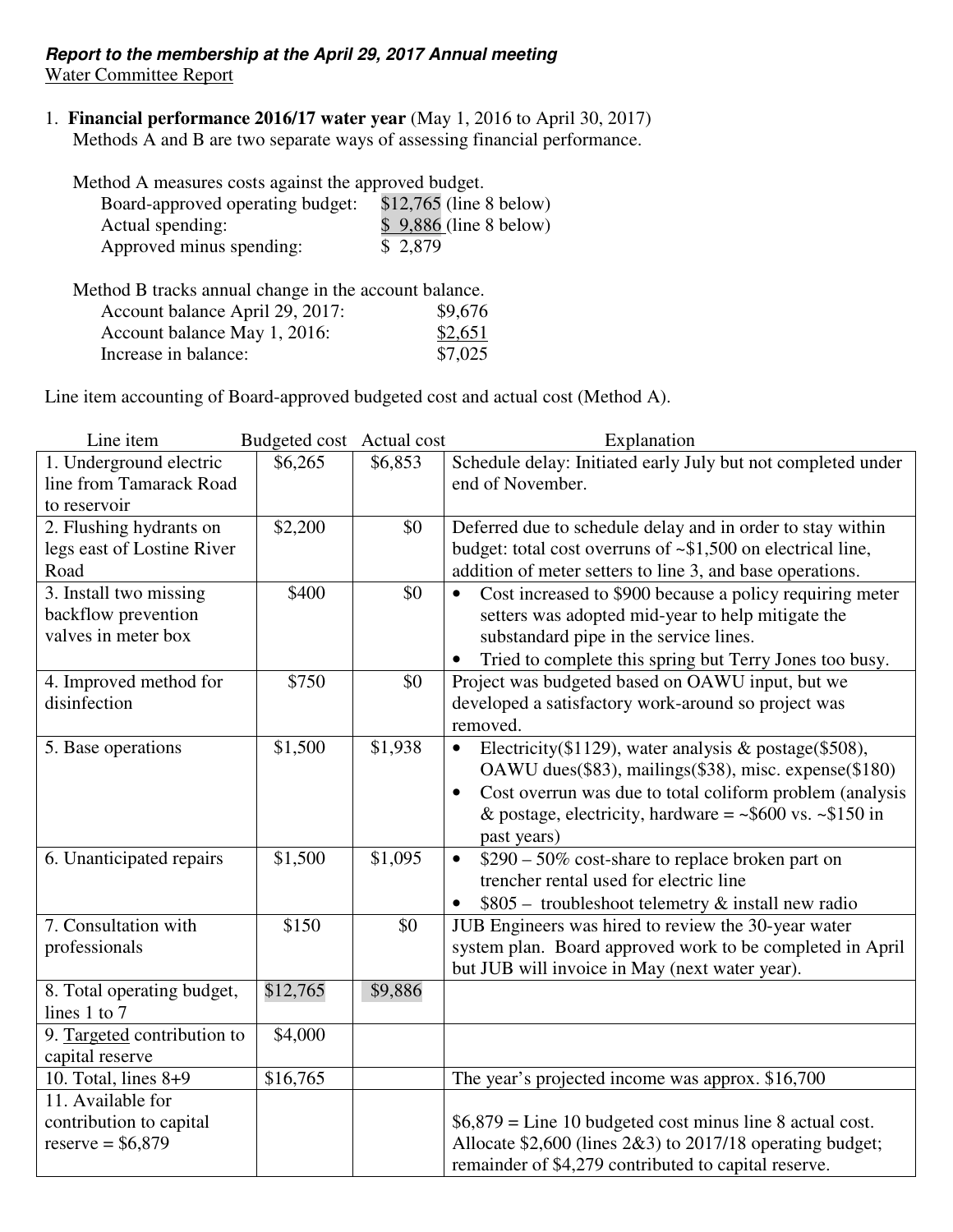### 2. **Microbial indicators of poor water quality, and follow-up**

- We had our first total coliform-positive (TC+) sample last summer. We were required to submit three additional rounds of samples because each round of resampling resulted in one or more TC+ samples. In total, 7 of 12 samples were TC+. The presence of TC is considered an indicator for the possible presence of E. coli bacteria. After we failed the third round, the state required us to chlorinate the water system.
- Good news: 1) Testing of TC+ samples were always E. coli-negative. This meant our water had not been exposed to soil or water in contact with fecal material, thus a boil water notice was not required. 2) Well samples were TC-negative. 3) The state-required chlorination was successful.
- Bad news: The state will have diminishing tolerance with future positive findings; location, type, and frequency of future positive findings will determine if continuous disinfection is required.
- Analysis: Six of the 7 TC+ samples were associated with the upper Tamarack Road branch. A model (see below) showed there was poor turnover of water in the reservoir (i.e., "old" water). This condition is known to lead to "outgrowth" of bacteria on reservoir walls and they partition into the reservoir water. Under these conditions and because of the design of our system, reservoir water containing TC+ bacteria would be preferentially distributed to the upper Tamarack Road branch of the system. In summary, the model matched the results on the ground and showed us what had caused the TC+ samples. The poor turnover of water in the reservoir arose from efforts to manage two telemetry system problems and the absence of a low-water shutoff on the well pump.
- Prevention: (1) A spreadsheet model was constructed to examine how different system operating parameters affected water age in the reservoir, and to identify the pumping on-off cycle and reservoir setpoints that strike an appropriate balance between "younger water" in the reservoir (2-3 weeks vs. many months) and less water storage for suppressing a house fire or wildland fire (an average of 15,000 gallons Oct-June, average of 31,000 gallons in summer). (2) The malfunctioning radio was replaced and the new system control parameters implemented. (3) Fire hydrants are being flushed more frequently because they are short dead-ends that often support higher levels of microbial growth.

# 3. **30-Year Water System Plan**

- Draft submitted to Board in February.
- Board approved hiring of J-U-B Engineers to review aspects of the Plan and deliver a report.
- Water Committee used the 5-page report to revise the 30-Year Water System Plan. J-U-B report and revised Water System Plan were submitted to the Board.
- Water Committee recommended a 10,000 gallon tank is needed as soon as finances allow. Two justifications:
	- $\circ$  Take a 2<sup>nd</sup> step towards prevention of coliform-positive samples  $\rightarrow$  Bring turnover of water into recommended 3-5 day range, which reduces the potential need for future continuous disinfection (\$30,000 - \$40,000).
	- o Increase water storage for fire suppression  $\rightarrow$  The reservoir would be isolated from the tank's drinking water and maintained full. This provides 50,000 - 53,000 gallons for fire suppression. Using ODF guidelines 50,000 gallons was calculated as the volume for running sprinkler kits at 20 lots with structures, for 2 hours in advance of the arrival of a wildland fire.
- Water Committee recommended and Board approved ear-marking the \$7,076 (i.e., current balance of \$9,676 minus \$2,600 allocated to 2017/2018 operating budget) for the tank, and moving on two parallel paths: (1) try to locate a used tank through a government excess program (expected cost of \$10,000 - \$15,000), and (2) collect information on low-interest loan\* applications and terms for a new tank (expected cost \$25,000). Water Committee to report findings to Board.

\* National Rural Water Association Revolving Loan Fund, Rural Community Assistance Corporation Loan Fund, and CoBank (part of U.S. Farm Credit System).